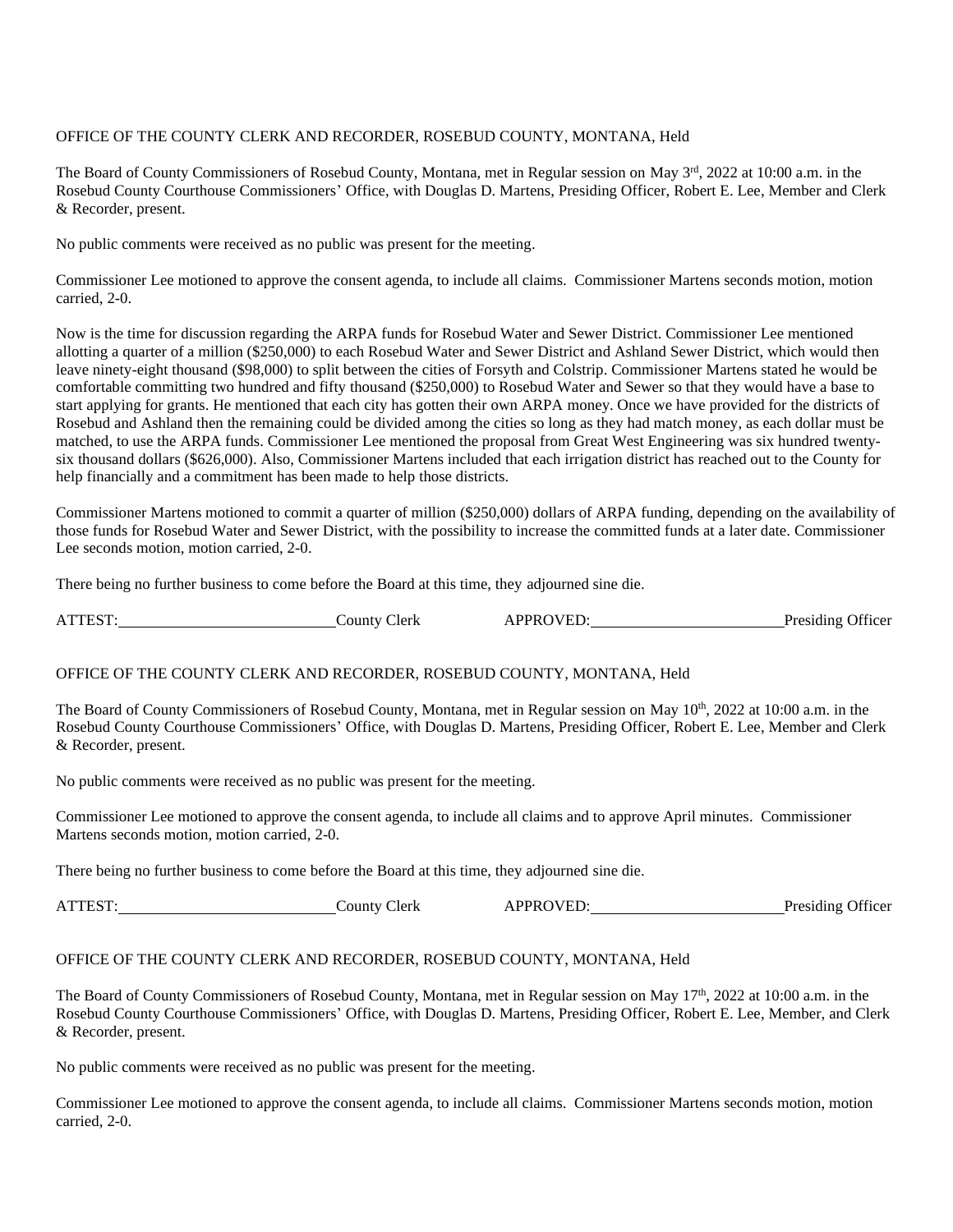Commissioner Lee motioned to approve the professional services agreement between Rosebud County and Stahly Engineering & Associates, Inc. updating Rosebud County Subdivision procedures as a result of levitative changes. Commissioner Martens seconds motion, motion carried, 2-0.

There being no further business to come before the Board at this time, they adjourned sine die.

ATTEST: County Clerk APPROVED: Presiding Officer

#### OFFICE OF THE COUNTY CLERK AND RECORDER, ROSEBUD COUNTY, MONTANA, Held

The Board of County Commissioners of Rosebud County, Montana, met in Regular session on May 24<sup>th</sup>, 2022 at 10:00 a.m. in the Rosebud County Courthouse Commissioners' Office, with Douglas D. Martens, Presiding Officer, Robert E. Lee, Member, and Clerk & Recorder, present.

No public comments were received as no public was present for the meeting.

Commissioner Martens motioned to approve the consent agenda, to include all claims. Commissioner Lee seconds motion, motion carried, 2-0.

Now is the time to open bids for the Ashland Feeding Program. One bid was received from the Heritage Living Center in Ashland for five dollars per meal.

Commissioner Lee motioned to approve the bid and to approve the contract with Heritage Living Center. Commissioner Martens seconds motion, motion carries 2-0

Commissioner Lee motioned to appoint Pat Corbin to the Library Board. Commissioner Martens seconds motion, motion carried, 2-0.

There being no further business to come before the Board at this time, they adjourned sine die.

ATTEST: County Clerk APPROVED: Presiding Officer

## OFFICE OF THE COUNTY CLERK AND RECORDER, ROSEBUD COUNTY, MONTANA, Held

The Board of County Commissioners of Rosebud County, Montana, met in Regular session on May 31st, 2022 at 10:00 a.m. in the Rosebud County Courthouse Commissioners' Office, with Douglas D. Martens, Presiding Officer, Robert E. Lee, Member, Pat Zent, Road Foreman and Clerk & Recorder, present.

No public comments were received, public present for bid opening is Chris Schmit with RDO Equipment, Matt Redden with Tri-State, Truman Neprud with T&E.

Commissioner Lee motioned to approve the consent agenda, to include all claims. Commissioner Martens seconds motion, motion carried, 2-0.

Now is the time to open bids for the four-wheel drive loader.

Commissioner Lee motioned to take bids under advisement. Commissioner Martens seconds motion. Discussion included Commissioner Martens stated we will review the bids received and have a decision at our next regular business meeting. Motion carried, 2-0.

Bid sheet as follows: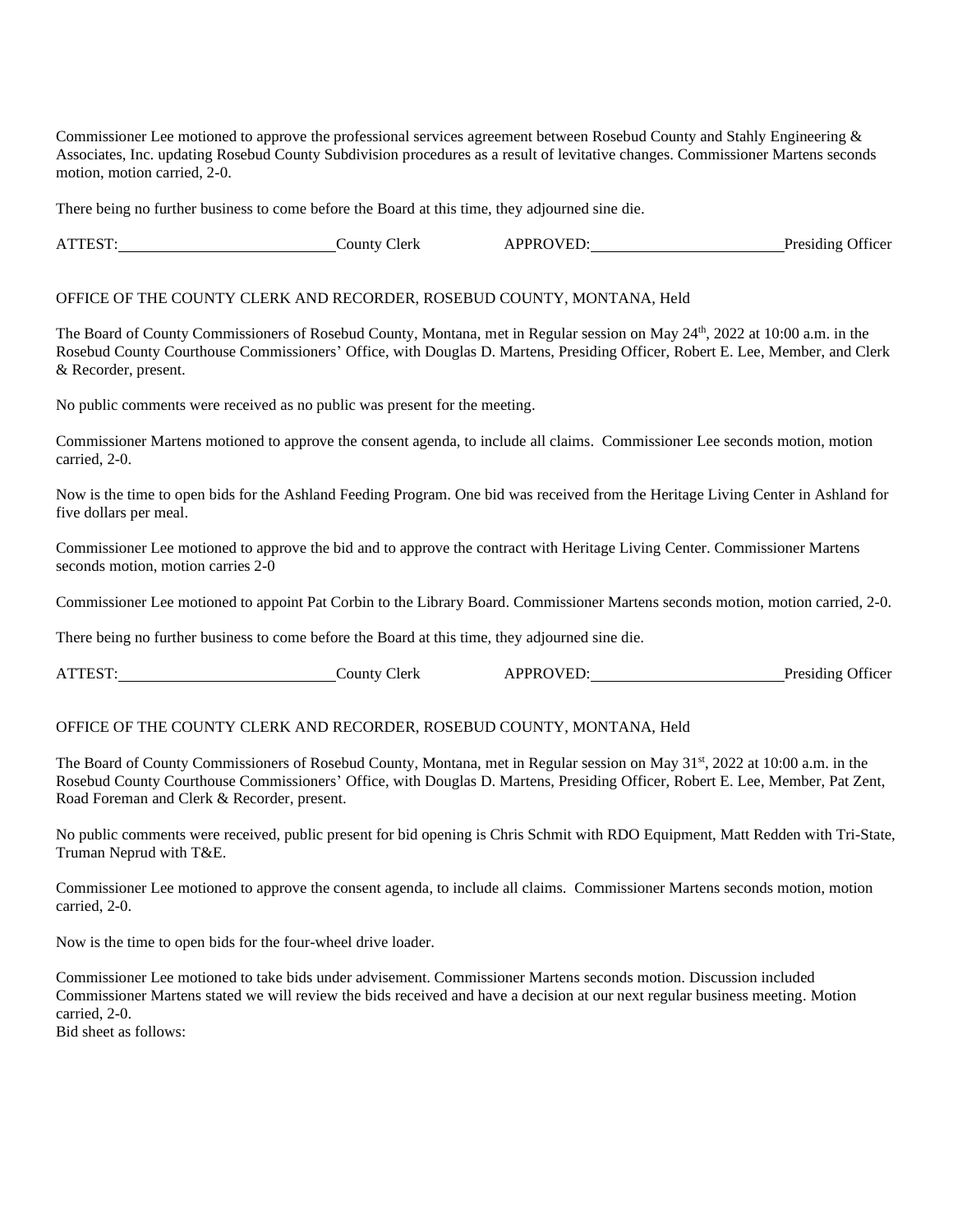## **4 Wheel Drive Loader Road Department Bid Opening May 31st, 2022 @ 10:00 a.m.**

| <b>CONTRACTOR</b> | <b>Bid</b>  | <b>Expected</b> | Make/Model                      | <b>Net Bid</b> |
|-------------------|-------------|-----------------|---------------------------------|----------------|
|                   | <b>Bond</b> | <b>Delivery</b> |                                 |                |
|                   |             | Date            |                                 |                |
| <b>RDO</b>        |             | 116 days        | John Deere 2022 644P            | \$285,000      |
| <b>RDO</b>        |             | 30 days         | John Deere 2017 644K 3036 hours | \$220,000      |
| Tri-State         |             | 9-12 mos        | Volvo L110H                     | \$309,900      |
| T&E               |             | No date         | Caterpillar 950M                | 384,774.78     |

Commissioner Lee motioned to adopt and approve Resolution 1131, a Resolution Requesting Prosecutorial Assistance. Commissioner Martens seconds motion, motion carried, 2-0. Resolution 1131 as follows: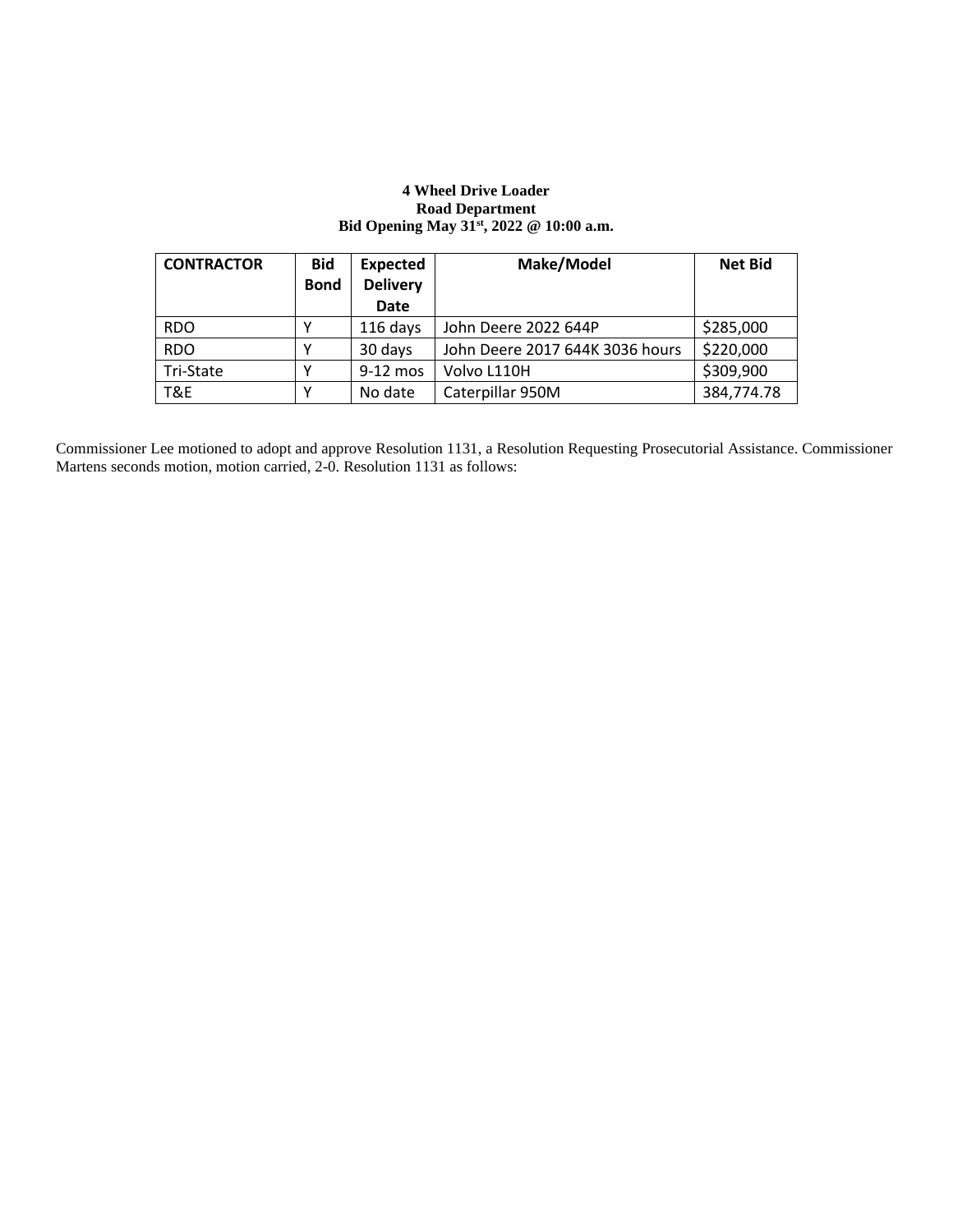# **RESOLUTION 1131 A Resolution Requesting Prosecutorial Assistance**

WHEREAS, the Rosebud County Attorney has requested prosecutorial assistance in the case of State v. John Paul Provenza and;

WHEREAS, it is desired and deemed appropriate that a special deputy county attorney be appointed to assist in the prosecution of the aforementioned case, and

WHEREAS, Mont. Code Ann. § 44-4-111 authorizes and contemplates that the training coordinator for county attorneys and the bureau chief of Prosecution Services Bureau (together with the deputies within said bureau) act as special counsel on request of the county attorney and upon the approval of the board of county commissioners, and

WHEREAS, Mont. Code Ann. § 2-15-501(6) authorizes the Attorney General to provide assistance to county attorneys in the discharge of his or her duties.

# IT IS HEREBY RESOLVED:

That the attorneys assigned to the Prosecution Services Bureau of the Department of Justice are hereby appointed as special deputy county attorneys for Rosebud County for the purpose of assisting in the prosecution of the aforementioned case and that any of said deputies can fulfill the functions set out in Mont. Code Ann. § 44-4-103.

> **RESOLUTION** PAGE 1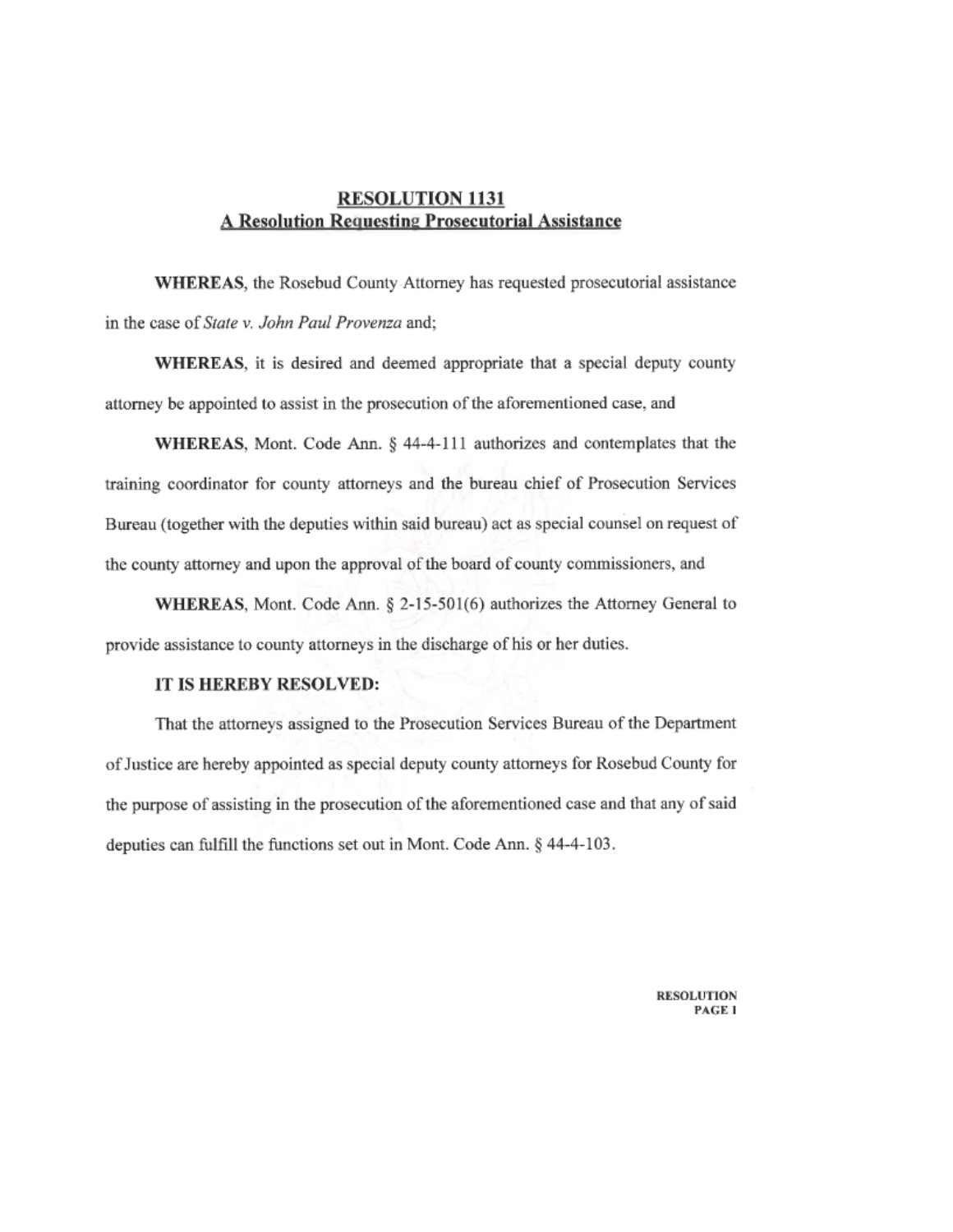# **BE IT FURTHER RESOLVED:**

That under the terms of this agreement, no fee will be charged for attorney time provided by the Bureau. Assistance in such cases is provided without an hourly fee. Witness fees and expenses, jury costs, and other normal costs associated with trial will be the County's responsibility as with all other prosecutions.

**APPROVED AND ADOPTED** this  $\frac{3}{5}$   $\frac{5}{5}$  day of  $\frac{1}{10}$ , 2022.

# ROSEBUD COUNTY COMMISSIONERS

Law

Douglas D. Martens, Presiding Officer

n Ed Joiner, Member

Robert E. Lee, Member

ATTEST:

Joan K. Duffield, Clerk & Recorder

RESOLUTION PAGE 2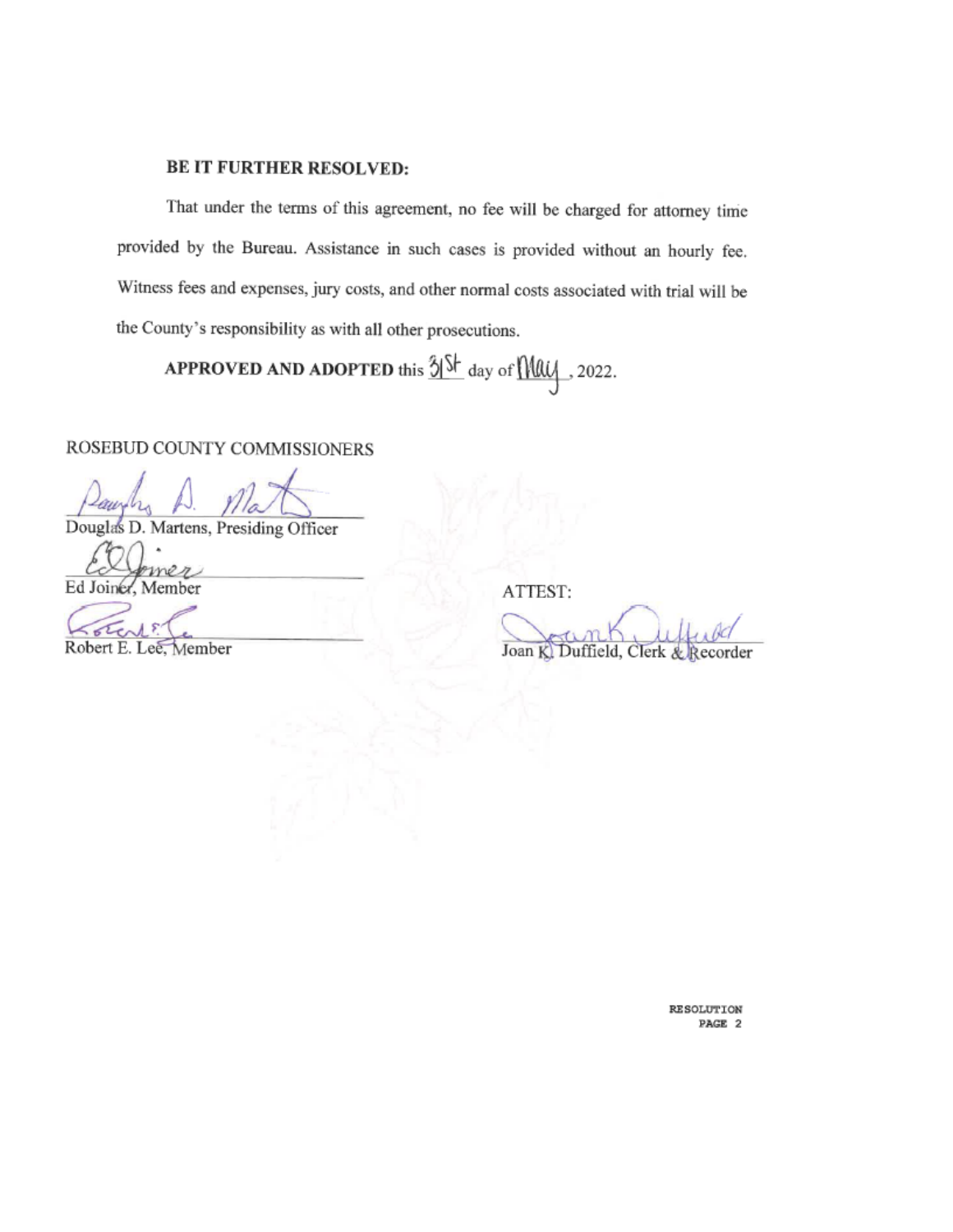There being no further business to come before the Board at this time, they adjourned sine die.

|        | ATTEST: County Clerk APPROVED: Presiding Officer                                                                                                               |                         |                                              |        |
|--------|----------------------------------------------------------------------------------------------------------------------------------------------------------------|-------------------------|----------------------------------------------|--------|
|        |                                                                                                                                                                |                         |                                              |        |
|        | 150380 WEX BANK - EXXON MOBIL UNIVERSAL 3518.34 150442 NAPA AUTO PARTS - FULTON AUTO PARTS 341.00                                                              |                         |                                              |        |
|        | 150381 CENTURYLINK                                                                                                                                             |                         | 134.01 150443 FORSYTH HARDWARE & HOME CENTER | 157.63 |
|        | 150382 WEX BANK                                                                                                                                                |                         |                                              | 783.00 |
|        | 150383 MASTERCARD                                                                                                                                              |                         | 650.00150445 MASTERCARD                      | 635.11 |
|        | 150403 AMERICAN ALUMINUM ACC, INC 118.00150446 MASTERCARD                                                                                                      |                         |                                              | 233.87 |
|        | 150404 ANDERSON AIR                                                                                                                                            |                         | 90.00150447 MR. WIZARD COMPUTING             | 363.70 |
|        | 150405 ASHLAND WATER & SEWER                                                                                                                                   | 29.88 150448 MASTERCARD |                                              | 171.73 |
|        | 150406 AT&T MOBILITY                                                                                                                                           |                         | 180.08150449 MASTERCARD                      | 946.78 |
|        | 150407 BALCO UNIFORM COMPANY INC.                                                                                                                              |                         | 323.03150450 MASTERCARD                      | 272.30 |
|        | 150408 BOB BARKER COMPANY INCORPORATED 52.42150451 PEDERSON, REESE                                                                                             |                         |                                              | 12.00  |
|        | 150409 BOSS INCORPORATED                                                                                                                                       |                         | 46.92150452 PEDERSON, ANDREA                 | 517.44 |
|        | 150410 CENTURYLINK - LUMEN                                                                                                                                     |                         | 48.88 150453 BELL, NATHAN VIK                | 175.00 |
|        | 150411 CITY OF COLSTRIP                                                                                                                                        |                         | 1472.23 150454 PISENO, CARLA                 | 175.00 |
|        | 150412 DEAN FOODS COMPANY - MEADOWGOLD DAIR 178.55150455 MCDANOLD, JUANITA                                                                                     |                         |                                              | 175.00 |
|        | 150413 EGELAND, ELAINE C.                                                                                                                                      |                         | 37.50 150456  SORENSON, ROBERT H.            | 191.38 |
|        | 150414 ELECTION SYSTEMS & SOFTWARE INC. 3582.80150457 NIELSEN, CHRIS A                                                                                         |                         |                                              | 224.14 |
|        | 150415 FORSYTH HARDWARE & HOME CENTER 513.24 150458 COLE, WADE E.                                                                                              |                         |                                              | 281.47 |
|        | 150416 FRANK'S BODY SHOP                                                                                                                                       |                         | 5073.10150459 JENSEN, ELIZABETH              | 469.84 |
|        | 150417 J & M FURS                                                                                                                                              |                         | 80.00150460 BLANKENSHIP, WETZEL              | 469.84 |
|        | 150418 KEEFE COMMISSARY NETWORK                                                                                                                                |                         | 103.57150461 LEGG, ALISON                    | 469.84 |
|        | 150419 KLJ ENGINEERING, LLC 1999 1999.50150462 CROOK, THOMAS GLENN                                                                                             |                         |                                              | 469.84 |
|        | 150420 WEX BANK                                                                                                                                                |                         | 597.76 150463 GUMMERE, LEIGH                 | 469.84 |
|        | 150421 MACO - (MT ASSN. OF COUNTIES) 1474.40150464 ALEMAN, SCARLETT DAY                                                                                        |                         |                                              | 822.01 |
|        | 150422 MONTANA DAKOTA UTILITIES COMPANY                                                                                                                        |                         | 9969.63150465 STEWART, VICTORIA              | 822.01 |
|        | 150423 MONTANA DEPARTMENT OF LABOR & INDUSTRY 340.00150466 KILLEN, LINDA                                                                                       |                         |                                              | 906.10 |
|        | 150424 NAXIN SAFETY                                                                                                                                            |                         | 540.26150467 ROWEDDER, MICHAEL L             | 12.00  |
|        | 150425 PERSONNEL EVALUATION, INC<br>40.00150468 HESER, CARLO                                                                                                   |                         |                                              | 12.00  |
|        |                                                                                                                                                                |                         |                                              | 12.00  |
|        | 150426 PETERSON QUALITY OFFICE 805.29150469 WARD, MONTE SHAIN<br>150427 DESERT SNOW 1298.00150470 SAUVAGEAU, KAYLA MARIE<br>150409 STAR PEAMENT CORRECT SUPPAY |                         |                                              | 12.00  |
|        | 150428 STAR PRINTING & OFFICE SUPPLY 38.25150471 POST, ARVIN                                                                                                   |                         |                                              | 12.00  |
|        | 150429 US FOODS                                                                                                                                                |                         | 2894.96150472 MC DANIEL, HIEDI               | 12.00  |
|        | 150430 YC FAMILY DENTAL, PC                                                                                                                                    |                         | 298.90150473 THOMPSON, KAREN S.              | 12.00  |
| 150431 | YELLOWSTONE PHARMACY                                                                                                                                           |                         | 2.00150474 LITTLEHEAD, GEORGE                | 12.00  |
| 150432 | MASTERCARD                                                                                                                                                     |                         | 732.09 150475 YOUNG, SHARON                  | 12.00  |
| 150433 | MASTERCARD                                                                                                                                                     |                         | 2013.28 150476 GOYETTE, DEANETTE M.          | 12.00  |
| 150434 | MASTERCARD                                                                                                                                                     |                         | 1500.41150477 BLACKWELL, DAVID               | 12.00  |
|        | 150435 MASTERCARD                                                                                                                                              |                         | 23236.20150478 MC GREGOR, MICHAEL            | 12.00  |
|        | 150436  NAPA AUTO PARTS - FULTON AUTO PARTS                                                                                                                    |                         | 1893.37150479 WOLFE, JACKSON                 | 15.51  |
|        | 150437 MASTERCARD                                                                                                                                              |                         | 58.08150480 SCHIFFER, MATTHEW                | 23.70  |
|        | 150438 FAIRBANKS SCALES INCORPORATED                                                                                                                           |                         | 2539.00150481 FLACK, SETH                    | 27.21  |
|        | 150439 EXPRESS LAUNDRY CENTER                                                                                                                                  |                         | 307.00150482 REED, TERESA A                  | 31.89  |
|        | 150440 CITY WATER DEPARTMENT                                                                                                                                   |                         | 2123.66150483 BUCK, KRISTIN                  | 30.72  |
| 150441 | NILE, BEVERLY J.                                                                                                                                               |                         | 393.00150484 RODGERS, KELLY                  | 35.40  |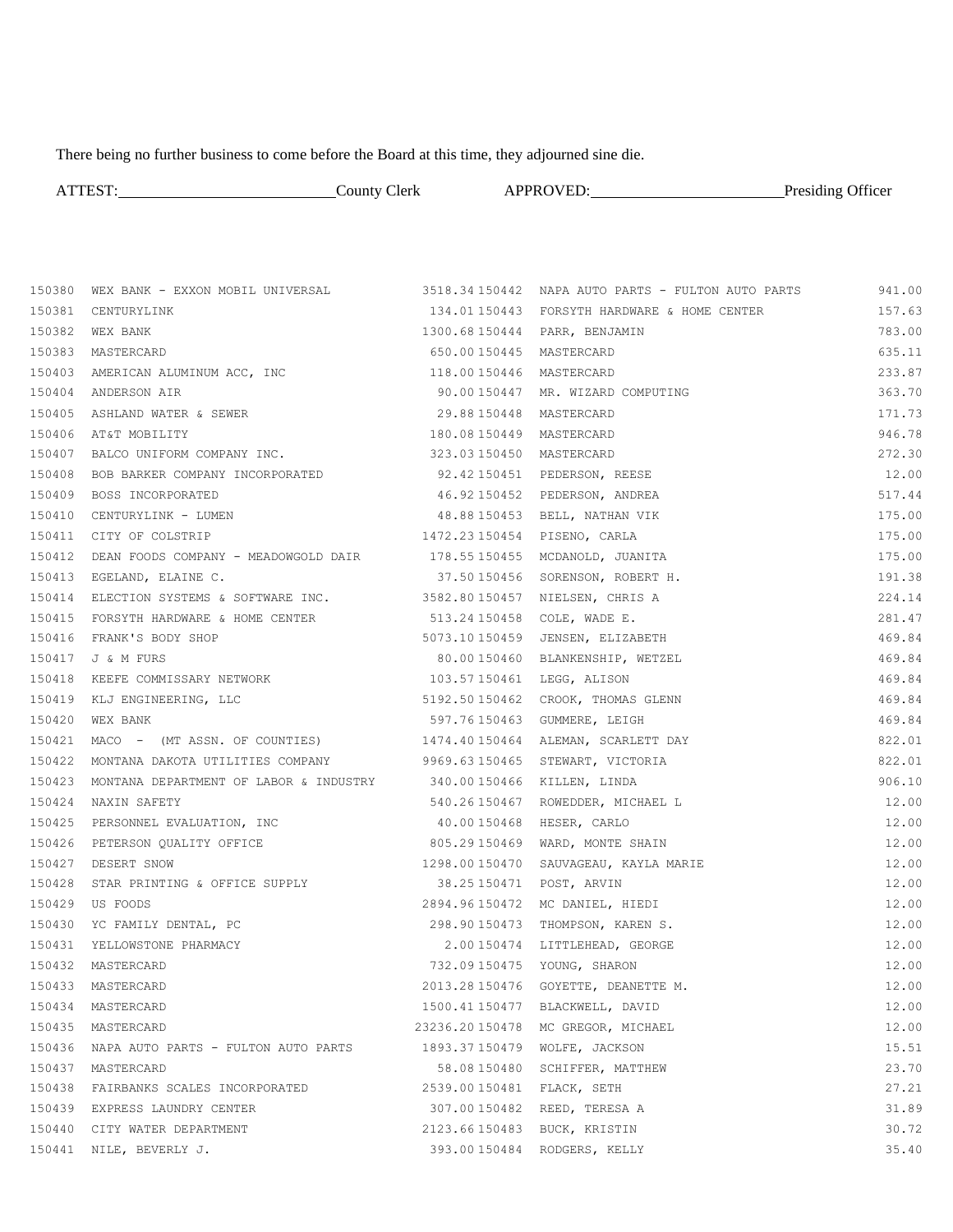| 150485 JOHNSON, DENNIS                                                           |                             | 35.40 150536 RANGE TELEPHONE COOPERATIVE INC.                                     | 6715.07 |
|----------------------------------------------------------------------------------|-----------------------------|-----------------------------------------------------------------------------------|---------|
| 150486 HEPPNER, PATSY M.                                                         |                             | 43.59150537 RAYMOND, KEITH P.                                                     | 241.36  |
| 150487 GEER, MONTE J.                                                            |                             | 54.12 150538 ROSEBUD FOODS                                                        | 315.13  |
| 150488 KESTER, CHARLES A.                                                        |                             | 54.12 150539 S & P BRAKE & CLUTCH SUPPLY INC. 3123.47                             |         |
| 150489 KAPPTIE, FRANKIE                                                          |                             | 54.12150540 SDI ARCHITECTS & DESIGN                                               | 1480.00 |
| 150490 BURNS, ROBERT NELSON                                                      | 54.12150541 TCT             |                                                                                   | 986.72  |
| 150491 HERT, KELLY RYAN                                                          |                             | 54.12 150542 TONGUE RIVER ELECTRIC COOPERATIVE, INC. 778.37                       |         |
| 150492 MC RAE, TAMMY K.                                                          |                             | 54.12 150543 TRACTOR & EQUIPMENT                                                  | 1107.93 |
| 150493 TALAWYMA, MICCO MACHUIMA                                                  | 54.12150544 US FOODS        |                                                                                   | 1528.26 |
|                                                                                  |                             | 54.12 150545 VALLEY AUTO SUPPLY INC.                                              | 64.67   |
| South, VANESSA E<br>150495 GOINGS, VIRGINIA LIMPY<br>150496 Home South           | 54.12 150546 MASTERCARD     |                                                                                   | 915.70  |
| 150496 HOWE, ADAM PATRICK                                                        | 54.12 150547 MASTERCARD     |                                                                                   | 45.70   |
| 150497 RYMAN, WILLIAM                                                            | 54.12 150548 MASTERCARD     |                                                                                   | 1055.48 |
| 150498 HULL, WILLIAM R                                                           | 54.12 150549 MASTERCARD     |                                                                                   | 179.00  |
| 150499 VINCENT, CHARLES A.                                                       | 54.12 150550 MASTERCARD     |                                                                                   | 50.00   |
| 150500 SILVIS, LISA MEDVED                                                       | 54.12 150551 MASTERCARD     |                                                                                   | 359.72  |
| 150501 SELVA, RICHARD ANTHONY                                                    | 54.12 150552 MASTERCARD     |                                                                                   | 559.50  |
| 150502 STANLEY, JASON                                                            | 58.80150553 MASTERCARD      |                                                                                   | 217.08  |
| 150503 DAVENPORT, DAVID L.                                                       |                             | 61.14 150554 AL'S MINI STORAGE                                                    | 135.00  |
| 150504 LITTLE, KIMBERLY                                                          |                             | 61.14 150555 ANDERSON AIR                                                         | 1040.55 |
| 150505 SPANG, MICHELLE                                                           |                             | 83.37150556 AVAILITY/REALMED                                                      | 79.00   |
| 150506 LITTLEEAGLE, SILVER ARVELOS                                               |                             | 88.05 150557 BALCO UNIFORM COMPANY INC.                                           | 2553.18 |
| 150507 HJELVIK, BRENT                                                            |                             | 93.90 150558 BILLINGS POLICE DEPARTMENT                                           | 375.00  |
| 150508 OLSON, TERRY R                                                            |                             | 104.43150559 BOSS INCORPORATED                                                    | 1130.64 |
| 150509 MEDICINEBULL, LADAWN KAY 104.43150560 CAMPER, JOYCE LANGEMO               |                             |                                                                                   | 68.50   |
| 150510 ROBINSON, ERNEST                                                          | 104.43150561 CENTURYLINK    |                                                                                   | 758.97  |
| 150511 LAFORGE, CARLA                                                            | 104.43150562 CENTURYLINK    |                                                                                   | 79.46   |
| 150512 HOGAN, LAQUINTAY MONIQUE 104.43150563 CHILDERS, INCORPORATED              |                             |                                                                                   | 26.00   |
| 150513 PRYOR, WILLIAM                                                            |                             | 104.43150564 CLARK HARDWARE COMPANY                                               | 212.30  |
| 150514 FULMER, KYLE LEE                                                          |                             | 104.43150565 CONTROL SOLUTIONS, INC                                               | 79.00   |
| 150515 NOTTI, JAE A.                                                             |                             | 140.70150566 CULLIGAN WATER                                                       | 33.00   |
| 150516 AMERICAN WELDING & GAS, INC                                               |                             | 37.14150567 ECOLAB PEST ELIMINATION DIVISION                                      | 76.47   |
| 150517 BOSS INCORPORATED                                                         |                             | 94.99 150568 ELECTION SYSTEMS & SOFTWARE INC. 3990.80                             |         |
| 150518 BUG OUT PEST CONTROL                                                      |                             | 565.00150569 FORSYTH FEED & AG SUPPLY                                             | 204.00  |
|                                                                                  | 74.00150570 GALLS, LLC      |                                                                                   | 23.33   |
| 150519 BUSCH, LEE A.<br>150520 COLSTRIP MEDICAL CENTER                           |                             | 3100.87 150571 GLAXOSMITHKLINE FINANCIAL INC.                                     | 2169.58 |
| 150521 CUMMINS SALES & SERVICE                                                   |                             | 245.45 150572 HARDRIVES CONSTRUCTION, INC.                                        | 8850.00 |
| 150522 FASTENAL COMPANY                                                          | 224.37150573 HEBERLE FORD   |                                                                                   | 4033.35 |
| 150523 FIRST STATE BANK OF FORSYTH                                               |                             | 50.00150574 HERITAGE LIVING CENTER                                                | 2740.00 |
|                                                                                  |                             | 150524 GENERAL DISTRIBUTING COMPANY 343.20150575 HIGH PRAIRIE VETERINARY SERVICES | 155.18  |
| 150525 HEGEL, PAULA                                                              |                             | 66.50150576 ILLINOIS TOLLWAY                                                      | 19.30   |
| 150526 HOSE & RUBBER SUPPLY                                                      |                             | 137.68 150577 IMPACT APPLICATIONS, INC                                            | 695.00  |
| 150527 INDEPENDENT PRESS                                                         |                             | 581.30 150578 JAKE'S GARAGE INCORPORATED                                          | 1514.70 |
| 150528 KLJ ENGINEERING, LLC 6780.70150579 MCCLURE, QUENTIN                       |                             |                                                                                   | 250.00  |
| 150529 LACAL EQUIPMENT INC.                                                      | 2064.25 150580 SMILE MAKERS |                                                                                   | 1373.54 |
| 150530 NAPA AUTO PARTS - FULTON AUTO PARTS 2393.86150581 VALLEY AUTO SUPPLY INC. |                             |                                                                                   | 35.81   |
| 150531 NORTHWESTERN ENERGY                                                       |                             | 1589.85150582 MACO - (MT ASSN. OF COUNTIES)                                       | 291.00  |
| 150532 PAYER IRONWORKS                                                           |                             | 430.00150583 MCKESSON MEDICAL / MOORE MEDICAL, LLC                                | 2497.78 |
| 150533 PETERSON QUALITY OFFICE 103.08 150584 MILES CITY MOTOR SUPPLY             |                             |                                                                                   | 86.01   |
| 150534 PICCHIONI'S IGA                                                           |                             | 995.57 150585   MODERN MARKETING, INC                                             | 1183.10 |
| 150535 PURCELL TIRE & RUBBER CO.                                                 |                             | 250.00150586 MONTANA HOSPITAL ASSOCIATION                                         | 166.14  |
|                                                                                  |                             |                                                                                   |         |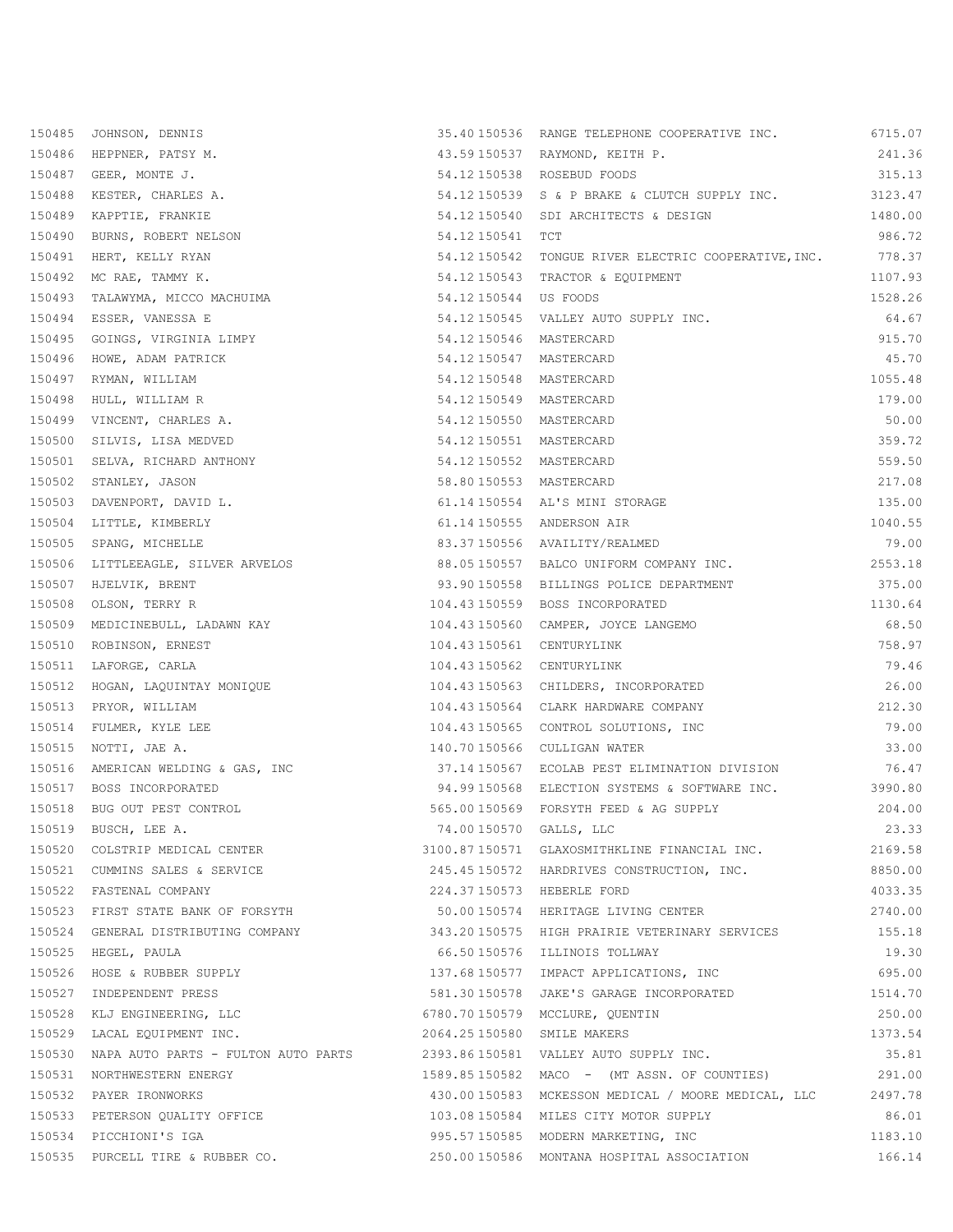|        | 150587 MOUNTAIN ALARM                                                                                                          |                            | 35.26150638 MARSHALL, BRENDA                               | 15.00   |
|--------|--------------------------------------------------------------------------------------------------------------------------------|----------------------------|------------------------------------------------------------|---------|
|        | 150588 PALACE INDUSTRIES                                                                                                       | 273.08 150639 MASTERCARD   |                                                            | 617.55  |
|        | 150589 PETTY CASH                                                                                                              | 143.00150640 MASTERCARD    |                                                            | 29.38   |
|        | 150590 PICCHIONI'S IGA                                                                                                         |                            | 136.27 150641 MC CONE ELECTRIC CO-OP. INC. 116.70          |         |
|        | 150591 ROGERS, DONALEEN G.                                                                                                     |                            | 100.00150642 MLEA -MONTANA LAW ENFORCEMENT ACADEMY 250.00  |         |
|        | 150592 SHINE & GLO INCORPORATED                                                                                                |                            | 410.00150643 MONTANA DEPARTMENT OF LABOR & INDUSTRY 240.00 |         |
|        | 150593 STATE OF MONTANA SENIOR & LONG TERM CARE 176116.85150644 NATIONAL FIRE FIGHTER WILDLAND                                 |                            |                                                            | 317.95  |
|        | 150594 STEVENSON & SONS FUNERAL HOME 500.00150645 OLSON, EMILY                                                                 |                            |                                                            | 1320.00 |
|        | 150595 TAYLOR'S ACE HARDWARE INC. 2.99 150646 ON TRACK VIDEO                                                                   |                            |                                                            | 100.00  |
|        | 150596 THOMPSON, ANA                                                                                                           |                            | 152.42 150647 PERSONNEL EVALUATION, INC                    | 20.00   |
|        | 150597 TOP THAT EATERY                                                                                                         |                            | 210.00150648 PETERSON QUALITY OFFICE                       | 169.59  |
|        | 150598 UNITED STATES TREASURY                                                                                                  |                            | 590.52150649 PETERSON QUALITY OFFICE                       | 30.00   |
|        | 150599 US FOODS                                                                                                                |                            | 971.31 150650    PICCHIONI'S IGA                           | 197.12  |
|        | 150600 VALLEY AUTO SUPPLY INC.<br>547.24 150651 POWDER RIVER FORESTRY                                                          |                            |                                                            | 1040.00 |
|        | 150601 VERIZON WIRELESS                                                                                                        |                            | 147.94 150652 QUINLAN, SUSAN E.                            | 88.02   |
|        | 150602 WEBER, MATTHEW                                                                                                          |                            | 434.46150653 RANGE GLOBAL SERVICES                         | 456.00  |
|        | 150603 WEX BANK - EXXON MOBIL UNIVERSAL 5183.42150654 RAYMOND, CAROLE                                                          |                            |                                                            | 358.36  |
|        | 150604 YELLOWSTONE COUNTY YOUTH SERVICES CENTER 235.00150655 ROSEBUD COUNTY LIBRARY                                            |                            |                                                            | 13.92   |
|        | 150605 YELLOWSTONE PHARMACY 2743.44 150656 SALUSSO, CAIA                                                                       |                            |                                                            | 57.12   |
|        | 2730.33 190090 SALUSSO, CAIA<br>150606 FORSYTH HARDWARE & HOME CENTER 132.92150657 SEWELL, CRYSTAL<br>150607 INDEPENDENT PRESS |                            |                                                            | 62.27   |
|        | 150607 INDEPENDENT PRESS                                                                                                       |                            | 85.05150658 STAR PRINTING & OFFICE SUPPLY                  | 88.00   |
|        | 150608 MASTERCARD                                                                                                              |                            | 179.88150659 SWITZER, THERESA                              | 37.23   |
|        | 150609 ART'S TIRES & SERVICE 6 6 16 16 17 18 18 19 18 19 18 19 18 19 19 19 19 19 19 19 19 19 19 19 1                           |                            |                                                            | 1734.68 |
|        | 150610 BALCO UNIFORM COMPANY INC. 434.35150661 VALLEY FARMERS SUPPLY                                                           |                            |                                                            | 467.30  |
|        | 150611 BICENTENNIAL LIBRARY                                                                                                    |                            | 55.33 150662    VERIZON WIRELESS                           | 159.87  |
|        | 150612 BIG SKY GUTTERS & DOORS                                                                                                 |                            | 625.40150663 VERIZON WIRELESS                              | 240.78  |
|        | 150613 BILLINGS POLICE DEPARTMENT                                                                                              |                            | 675.00150664 YC FAMILY DENTAL, PC                          | 301.00  |
|        | 150614 BOSS INCORPORATED                                                                                                       |                            | 44.95150665 C & S CLEANING SERVICES                        | 1800.00 |
|        | 150615 BRUCO INCORPORATED                                                                                                      |                            | 184.44 150666 STEVENSON & SONS FUNERAL HOME                | 400.00  |
|        | 150616 BULLARD, MARY KAY                                                                                                       |                            | 126.36 150667 TUMBLEWOOD ENVIRONMENTAL INC.                | 3250.00 |
|        |                                                                                                                                |                            | 137.22 150668 CLARK, ANNELISE MARIE                        | 600.00  |
|        | 150617 CENTER POINT LARGE PRINT<br>150618 CENTURYLINK<br>150618 CENTURYLINK                                                    |                            | 583.17150669 RADUE, RACHEL                                 | 200.00  |
|        | 150619 CLARK HARDWARE COMPANY 212.60150670 SCHONENBACH, ROGER OR CATHY                                                         |                            |                                                            | 300.00  |
|        | 31.38 150671 NILE, BEVERLY J.<br>150620 CLARK, BRANDON                                                                         |                            |                                                            | 545.54  |
| 150621 | CLARK, GRAHAM                                                                                                                  |                            | 40.79150672 SHINE & GLO INCORPORATED                       | 5251.73 |
| 150622 | CNA SURETY                                                                                                                     |                            | 40.00 150673 BROWN'S EXCAVATION                            | 7500.00 |
|        | 150623 DAVIS, TRINA                                                                                                            | 92.00150674 WEX BANK       |                                                            | 1028.39 |
|        | 150624 DEAN FOODS COMPANY - MEADOWGOLD DAIR 105.62150675 ANDERSON, JENNIFER                                                    |                            |                                                            | 9.44    |
|        | 150625 DENNIS, PATRICK                                                                                                         |                            | 80.15150676 MSU EXTENSION SERVICE                          | 3083.33 |
|        | 150626 DON'S ELECTRIC / TETER INDUSTRIES INC 285.00150677 AXMEN                                                                |                            |                                                            | 405.00  |
| 150627 | EMERY-PRATT COMPANY                                                                                                            | 644.58150678 BLEVINS, LISA |                                                            | 70.20   |
|        | 150628 EXPRESS LAUNDRY CENTER                                                                                                  |                            | 134.00150679 BOSS INCORPORATED                             | 116.85  |
|        | 150629 FORSYTH FEED & AG SUPPLY                                                                                                |                            | 839.03150680 BOUND TREE MEDICAL LLC                        | 5.93    |
|        | 150630 FORSYTH HARDWARE & HOME CENTER                                                                                          |                            | 26.63150681 CAMERON, ALICE J.                              | 65.31   |
|        | 150631 FORSYTH WELDING & MACHINE<br>65.00150682 CARQUEST OF COLSTRIP                                                           |                            |                                                            | 61.63   |
|        | 150632 HAGEN, SHAYLA RAE                                                                                                       |                            | 85.00150683 CENTRON SERVICES, INC                          | 22.50   |
|        | 150633 HIGH PRAIRIE VETERINARY SERVICES 15.20150684 CENTURYLINK                                                                |                            |                                                            | 138.32  |
|        | 150634 JENSEN, BRUCE                                                                                                           | 15.00150685 CENTURYLINK    |                                                            | 2896.26 |
|        | 150635 KEEFE COMMISSARY NETWORK                                                                                                | 364.61 150686 CINTAS       |                                                            | 211.31  |
|        | 150636 LYNCH COULEE PROPERTIES LLC                                                                                             |                            | 69.10150687 DON PONTIUS CONSTRUCTION                       | 550.00  |
|        | 150637 MARSHALL, BLAKE                                                                                                         |                            | 15.00 150688 DRESBACH, RODNEY                              | 69.50   |